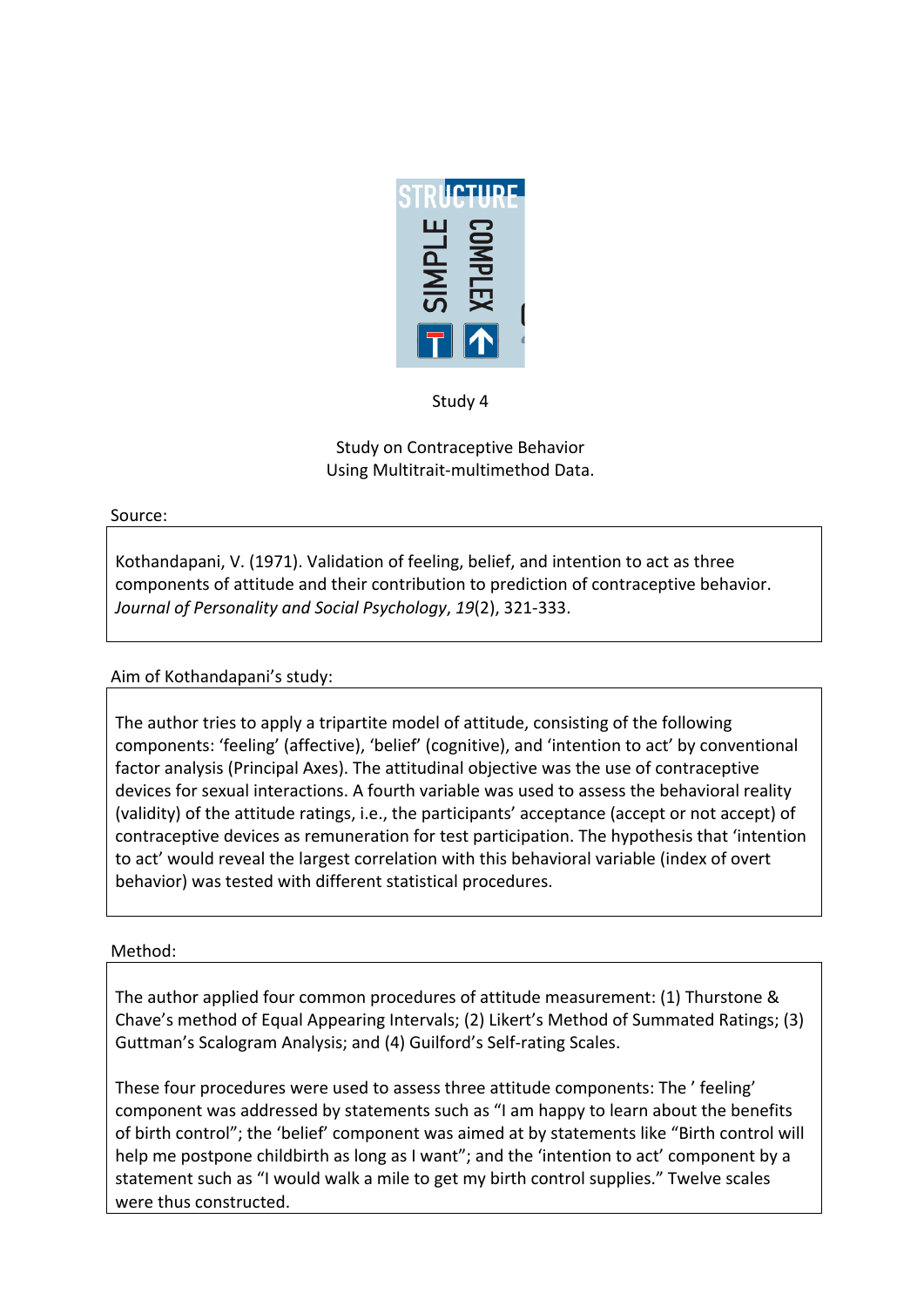Procedure:

The scales were administered to 100 participants. The data collected for testing the first hypothesis (tripartite model of attitude) were analyzed by factor analysis and particular MTMM procedures. The second hypothesis (validity of the attitude components for overt behavior) was tested using a stepwise discriminant analysis.

```
Table 1
```
Input for factor analysis:

!!1  $.26 \quad 1$ .19 .43 1 .58 .34 .05 1 .20 .50 .22 .66 1  $-0.03$   $.08$   $.49$   $.31$   $.65$  1 .49 .06 .06 .60 .00 .04 1 .20 .28 .09 .41 .44 .24 .48 1 .18 .05 .42 .05 .07 .47 .28 .32 1 .45 .20 .12 .59 .41 .31 .50 .30 .13 1 .25 .39 .32 .31 .51 .39 .13 .35 .13 .65 1 .17 .12 .49 .15 .34 .60 .14 .24 .50 .55 .61 1

For names of variables, see Tables 2 and 3

Eigenvalues:

4.53 1.98 1.40 1.05 1.02 .077

Varimax results

Kothandapani subjected the correlations of Table 1 to Principal Axis Analysis and the factors subsequently to Varimax rotation. The results of Table 2 are based on my application of Principal Component Analysis of Table 1 data with subsequent Varimax rotation..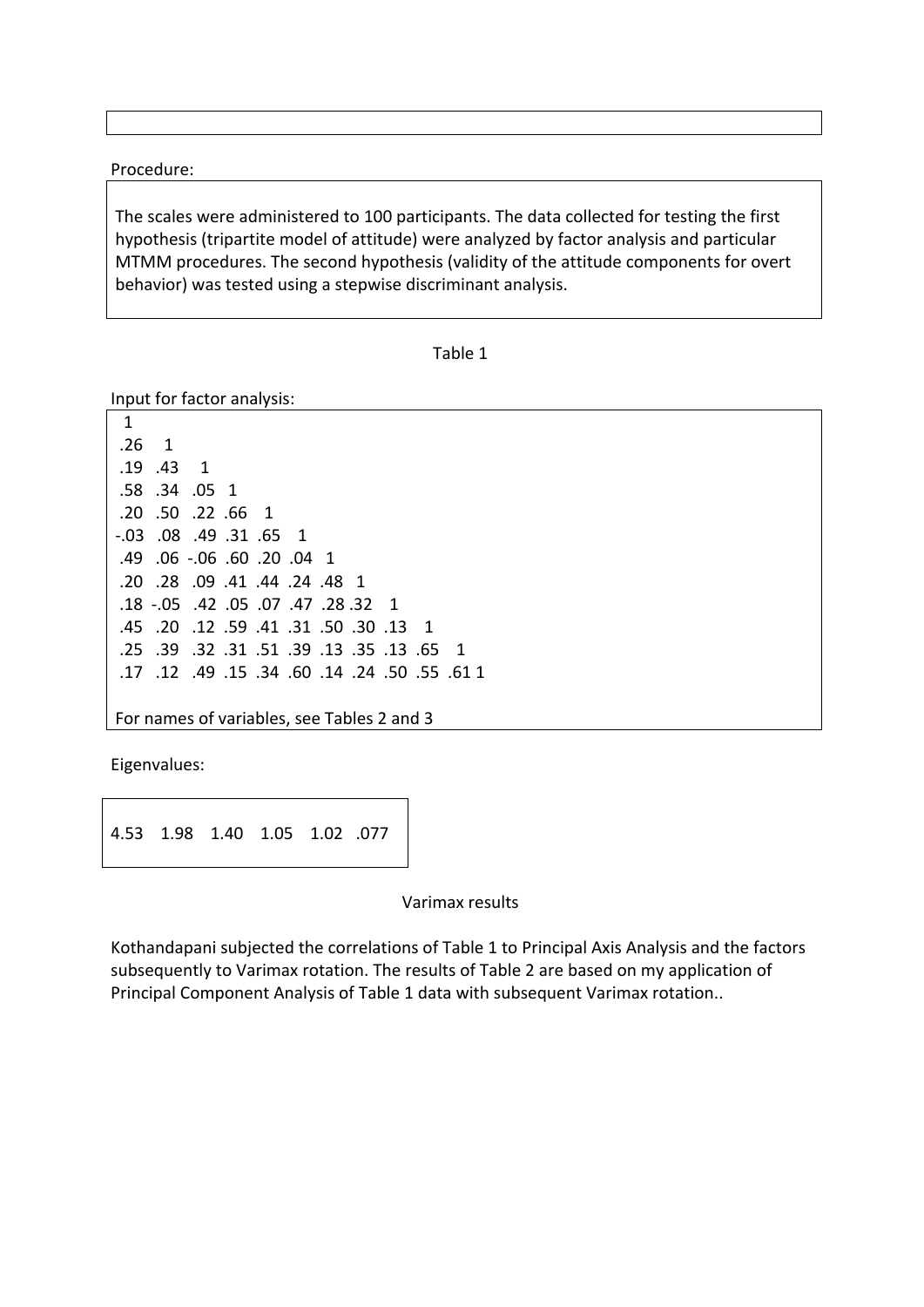#### Table 2

|                | F1       | F <sub>2</sub> | F <sub>3</sub> | F <sub>4</sub> |           | Psychol.         |
|----------------|----------|----------------|----------------|----------------|-----------|------------------|
|                | Feeling  | Intention      | <b>Belief</b>  | ?              | Method    | Components       |
|                |          | to Act         |                | <b>Belief</b>  |           |                  |
| 1              | .768     | .122           | $-.092$        | .385           | Thurstone | Feeling          |
| $\overline{2}$ | .128     | $-.083$        | .268           | .865           | Thurstone | <b>Belief</b>    |
| 3              | $-.110$  | .673           | .081           | .637           | Thurstone | Intention to act |
| 4              | .724     | $-.120$        | .486           | .180           | Likert    | Feeling          |
| 5              | .191     | $-.008$        | .843           | .280           | Likert    | <b>Belief</b>    |
| 6              | $-0.099$ | .563           | .689           | $-0.018$       | Likert    | Intention to act |
| 7              | .884     | .105           | .069           | $-0.151$       | Guttman   | Feeling          |
| 8              | .486     | .162           | .390           | .005           | Guttman   | <b>Belief</b>    |
| 9              | .217     | .870           | $-.031$        | $-0.105$       | Guttman   | Intention to act |
| 10             | .566     | .164           | .547           | .042           | Guilford  | Feeling          |
| 11             | .159     | .238           | .668           | .300           | Guilford  | <b>Belief</b>    |
| 12             | .073     | .715           | .484           | .058           | Guilford  | Intention to act |
|                |          |                |                |                |           |                  |
| %              | 21.7     | 18.3           | 22.1           | 12.7           | Sum       | 74.8             |

#### Varimax loadings of PCA factors:

#### Varimax factor interpretation:

The number of 'Eigenvalues >1' might have suggested to rotate only three factors. However, an additional *Varimin* factor (see below) appeared to be interpretable. A fourth factor was, therefore, also Varimax-rotated. Only two Varimax factors revealed meaningful psychological components: 'Feeling' (F1) and 'intention to act' (F2). Loadings for 'belief' were apparently divided up on two factors (F3 and  $F4$ ).

### Criticism

No Varimax factor is manifested for explaining method variance. The author (Kothandapani) also missed a clear factor for 'belief' and rotated, in addition, three factors to oblique simple structure. His orthogonal and oblique factor patterns did not differ much. The author continued to pursue his main aim by using the monotrait-heteromethod comparisons of correlations, which was popular at his time, for MTMM analyses and he concluded that "the Thurstone and the Guttman methods *differentiate the three [psychological] components better than the Likert* and Guilford methods". He applied the stepwise multiple discriminant analysis on the three variables and found that 'intention to act' contributed most to contraceptive behavior that was operationalized by 1s or 0s for accepting vs. not-wanting contraceptive products offered to participants for free.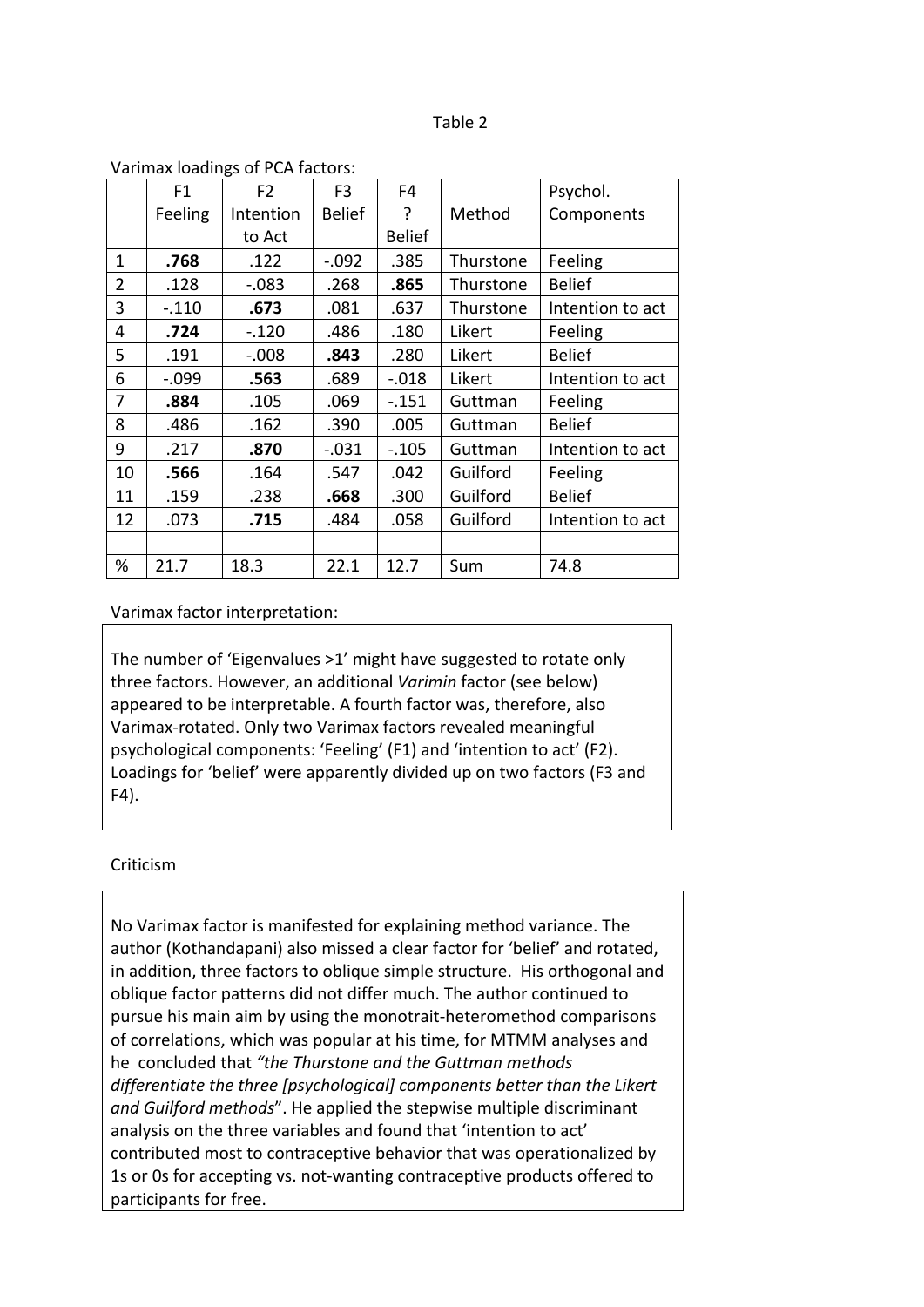#### Varimin results

### Table 3

| F1   | F <sub>2</sub> | F <sub>3</sub> | F4          |           |                  |
|------|----------------|----------------|-------------|-----------|------------------|
| g    | Intention      | Feeling        | Thurstone's |           | Psycholog.       |
|      | to Act         | vs. Other      | vs. Other   | Methods   | Components       |
| .630 | $-411$         | .379           | $-.337$     | Thurstone | Feeling          |
| .516 | $-.378$        | $-.487$        | $-.444$     | Thurstone | <b>Belief</b>    |
| .654 | .430           | $-.265$        | $-.427$     | Thurstone | Intention to act |
| .590 | $-.604$        | .027           | .296        | Likert    | Feeling          |
| .551 | $-.293$        | $-.544$        | .374        | Likert    | <b>Belief</b>    |
| .535 | .407           | $-.384$        | .449        | Likert    | Intention to act |
| .502 | $-.384$        | .579           | .293        | Guttman   | Feeling          |
| .513 | $-198$         | .075           | .326        | Guttman   | <b>Belief</b>    |
| .572 | .590           | .362           | .091        | Guttman   | Intention to act |
| .635 | $-.271$        | .009           | .415        | Guilford  | Feeling          |
| .620 | $-.064$        | $-415$         | .240        | Guilford  | <b>Belief</b>    |
| .674 | .441           | $-154$         | .285        | Guilford  | Intention to act |
|      |                |                |             |           |                  |
| 34.3 | 16.0           | 13.0           | 11.4        | Sum:      | 74.8             |
|      |                |                |             |           |                  |

Varimin loadings:

Interpretation of Varimin factors:

Varimin F1 is a general factor (only positive weights with small variance across variables). This result is common with rating data. F1 is most probably due to response set, either acquiescence or social desirability or both.

Varimin F2, bipolar, apparently accentuates 'intention to act' as psychological variable, while 'feeling' and 'belief' tend to be less related to 'intention' of using or not using contraceptive devices for sexual interactions. This result had been hypothesized by Kothandapani.

Varimin F3, bipolar, accentuates 'feeling' as a polar counterpart to 'belief' and 'intention to act.' The fact that the Guttman ratings for 'belief' and 'intention to act 'in this study deviate from the three other methods of assessment remains unexplained. The oppositeness of 'feeling' vs. 'belief' fits Kothandapani's model, which states that affective reactions ('feelings') are more distant from 'intentions to act' than cognitive 'beliefs.'

Varimin F4, bipolar, suggests that the Thurstone method, compared with Likert's, Guttman's, and Guilford's method, produces some special variance.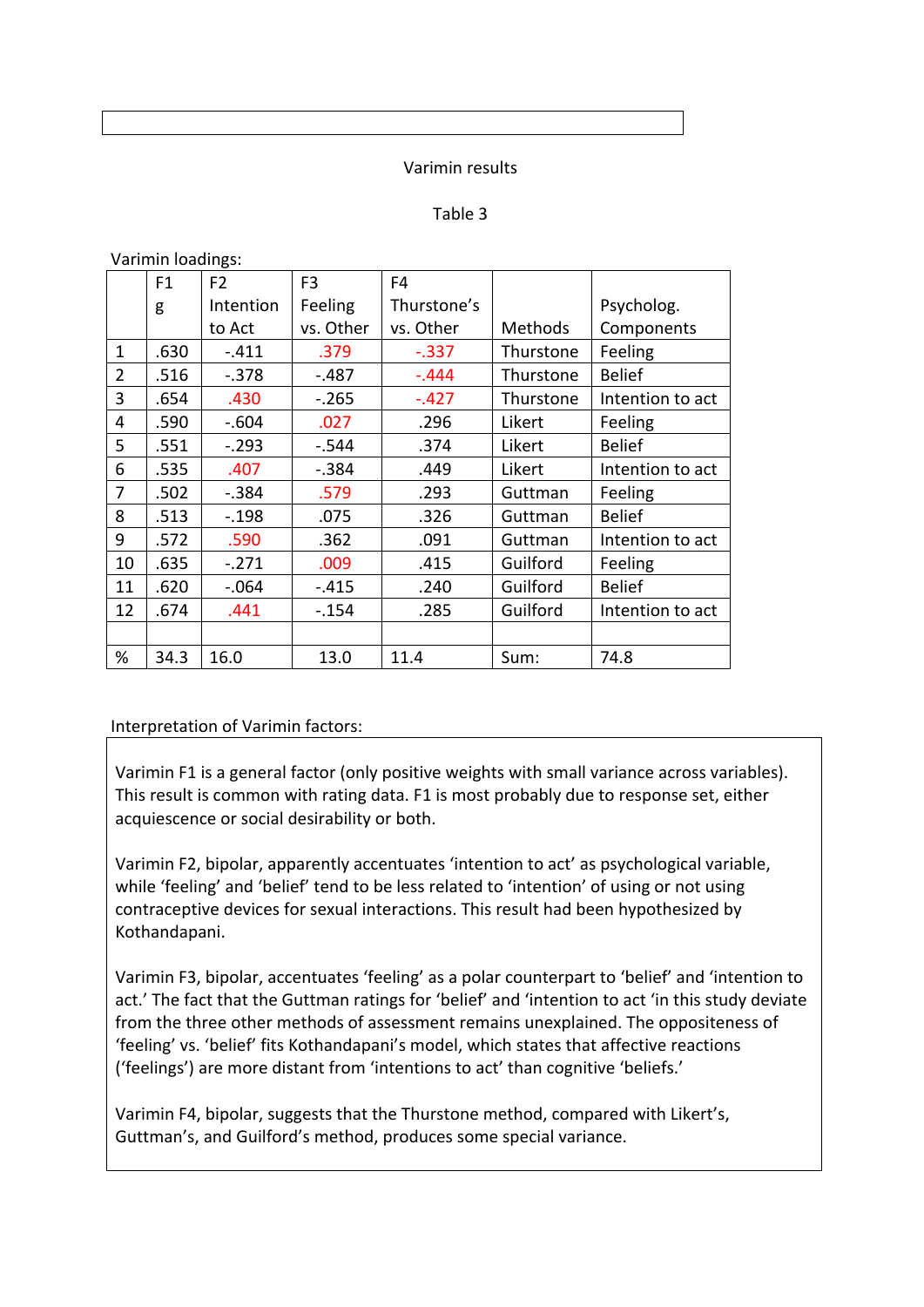### Evaluation:

By the analysis of Kothandapani's data, the prominent role of 'intention to act,' expected by this author, is manifested by the Varimin rotation more clearly than by his two (orthogonal and oblique) simple structure rotations. Two additional sources of variance (Varimin F1 for 'g' or 'response sets') and Varimin F4 for 'methods' were revealed by Varimin rotation only, not by Varimax rotation.

## To sum up and generalize:

Multitrait-multimethod data, generally not subjected to factor analysis (except in earlier historical periods to which Kothandapani's study belongs) can be factorized provided factors are rotated by Varimin. Varimin opens doors to variance components whose actual complexity is excluded by Varimax and similar simple structure procedures.

### Table 4

#### Minimal pairs:

|                |                                                             | Bold numbers represent loadings of |                |             |           |                  |  |  |  |
|----------------|-------------------------------------------------------------|------------------------------------|----------------|-------------|-----------|------------------|--|--|--|
|                | pairs of variables for a focal factor. Non-bold numbers are |                                    |                |             |           |                  |  |  |  |
|                | loadings of paired variables for non-focal factors          |                                    |                |             |           |                  |  |  |  |
|                | F <sub>1</sub>                                              | F <sub>2</sub>                     | F <sub>3</sub> | F4          |           |                  |  |  |  |
|                | g                                                           | Intention                          | Feeling        | Method      | Which     | Psycholog.       |  |  |  |
| Var.           |                                                             | to Act                             |                | Thurstone's | Method    | Components       |  |  |  |
| No.            |                                                             |                                    |                | vs. Other   |           |                  |  |  |  |
| 9              | .572                                                        | .590                               | .362           | .091        | Guttman   | Intention to act |  |  |  |
| $\mathbf{1}$   | .630                                                        | $-.411$                            | .379           | $-.337$     | Thurstone | Feeling          |  |  |  |
|                |                                                             |                                    |                |             |           |                  |  |  |  |
| 12             | .674                                                        | .441                               | $-154$         | .285        | Guilford  | Intention to act |  |  |  |
| 4              | .590                                                        | $-0.604$                           | .027           | .296        | Thurstone | Feeling          |  |  |  |
|                |                                                             |                                    |                |             |           |                  |  |  |  |
| 7              | .502                                                        | $-.384$                            | .579           | .293        | Guttman   | Feeling          |  |  |  |
| 5              | .551                                                        | $-.293$                            | $-0.544$       | .374        | Likert    | <b>Belief</b>    |  |  |  |
|                |                                                             |                                    |                |             |           |                  |  |  |  |
| 9              | .472                                                        | .590                               | .362           | .091        | Guttman   | Intention to act |  |  |  |
| $\overline{2}$ | .516                                                        | $-0.378$                           | $-.487$        | -.444       | Thurstone | <b>Belief</b>    |  |  |  |
|                |                                                             |                                    |                |             |           |                  |  |  |  |
| 6              | .535                                                        | .407                               | $-384$         | .449        | Likert    | Intention to act |  |  |  |
| $\overline{2}$ | .516                                                        | $-.378$                            | $-.487$        | $-.444$     | Thurstone | <b>Belief</b>    |  |  |  |
|                |                                                             |                                    |                |             |           |                  |  |  |  |
| 10             | .635                                                        | .271                               | .009           | .415        | Guilford  | Feeling          |  |  |  |
| 3              | .654                                                        | .430                               | $-.265$        | $-.427$     | Thurstone | Intention to act |  |  |  |